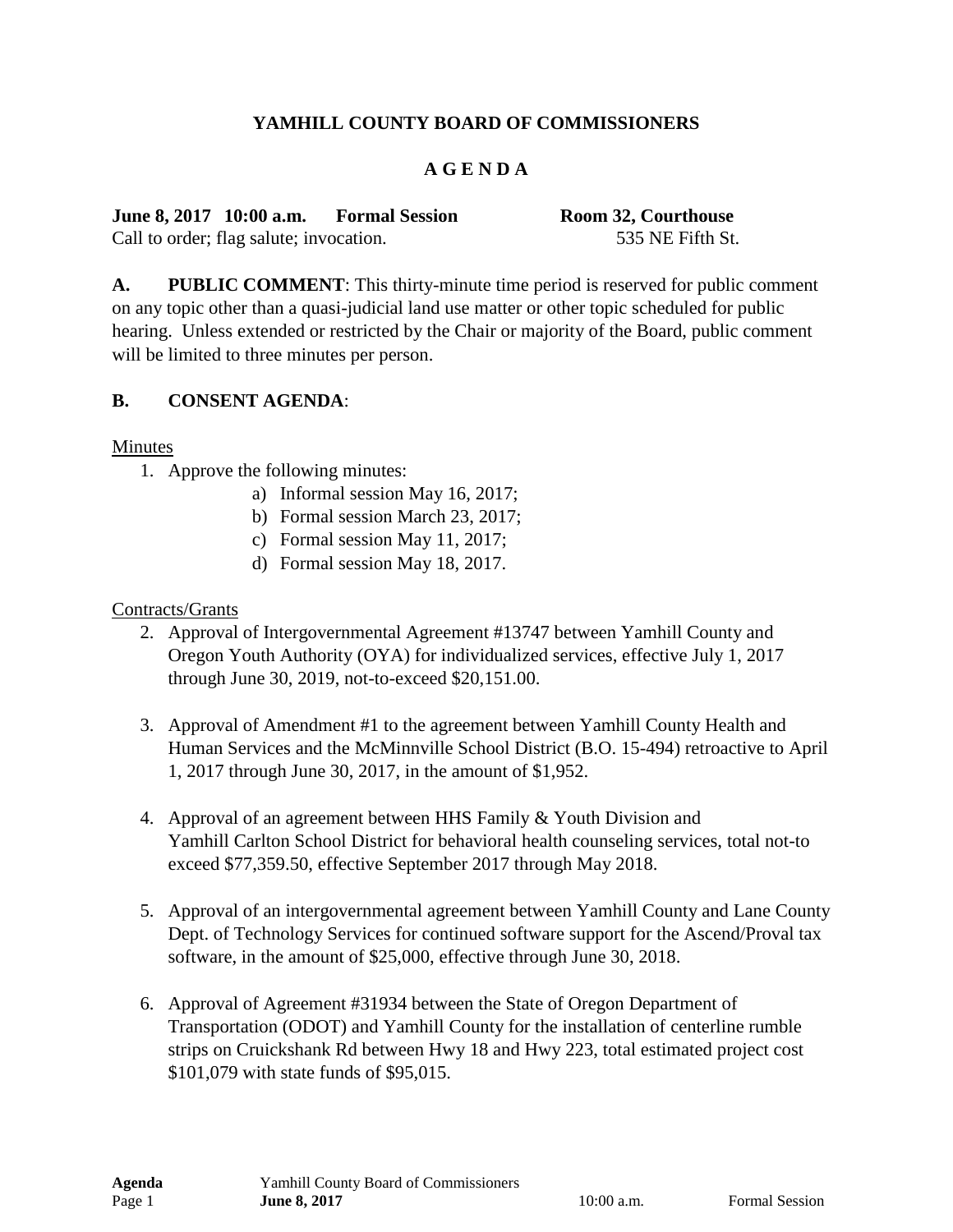- 7. Approval of Agreement #32224 between the State of Oregon Department of Transportation (ODOT) Rail and Public Transit Division and Yamhill County for transportation services, in the amount of \$736,269, effective July 1, 2017 through June 30, 2019.
- 8. Approval of Amendment #1 to Agreement # 30486 between the State of Oregon Department of Transportation (ODOT) and Yamhill County to redistribute funds from preventive maintenance to project administration, in the amount of \$34,434.
- 9. Approval of Agreement # 32026 between Yamhill County and the Oregon Department of Transportation (ODOT) for the 2017-19 biennium ODOT Special Transportation Fund grant, total not-to-exceed amount of \$504,943.00, effective July 1, 2017.
- 10. Approval of the following 2017-19 biennium ODOT Special Transportation Fund grant in the amount of \$504,943 to be dispersed to:
	- a) Abacus, \$24,000
	- b) MV Advancements, \$50,160
	- c) Oregon Mennonite Residential Services, \$6,600
	- d) Special Olympics, \$6,500
	- e) Yamhill County Transit Area (YCTA), \$413,683
	- f) Yamhill County Admin fees, \$4,000

## Financial

11. Approve the purchase of Ascend Web as an add-on to the existing software through Manatron, Inc. - Thomson Reuters Business initial software purchase of \$7,500, annual maintenance \$1,875, and a one-time set up and installation \$4,800.

## Surplus

- 12. Approve the declaration of tax lot R5408 00292, a parcel of undeveloped real property acquired by the County through property tax foreclosure, as surplus property and authorize the sale of this parcel to Mr. Mike Paull, 4000 SE Willamette, Amity, OR 97101, for \$151.00, plus fees and costs.
- 13. Approve the declaration of tax lot R5427 01890, a parcel of undeveloped real property acquired by the County through property tax foreclosure, as surplus property and authorize the sale of this parcel to Mr. Larry G. Smith, 6609 SE Eola Hills Rd, Amity, OR 97101 for \$3,500.00, plus fees and costs.

## Plans

14. Approve the 2017-18 Capital Improvement Project List.